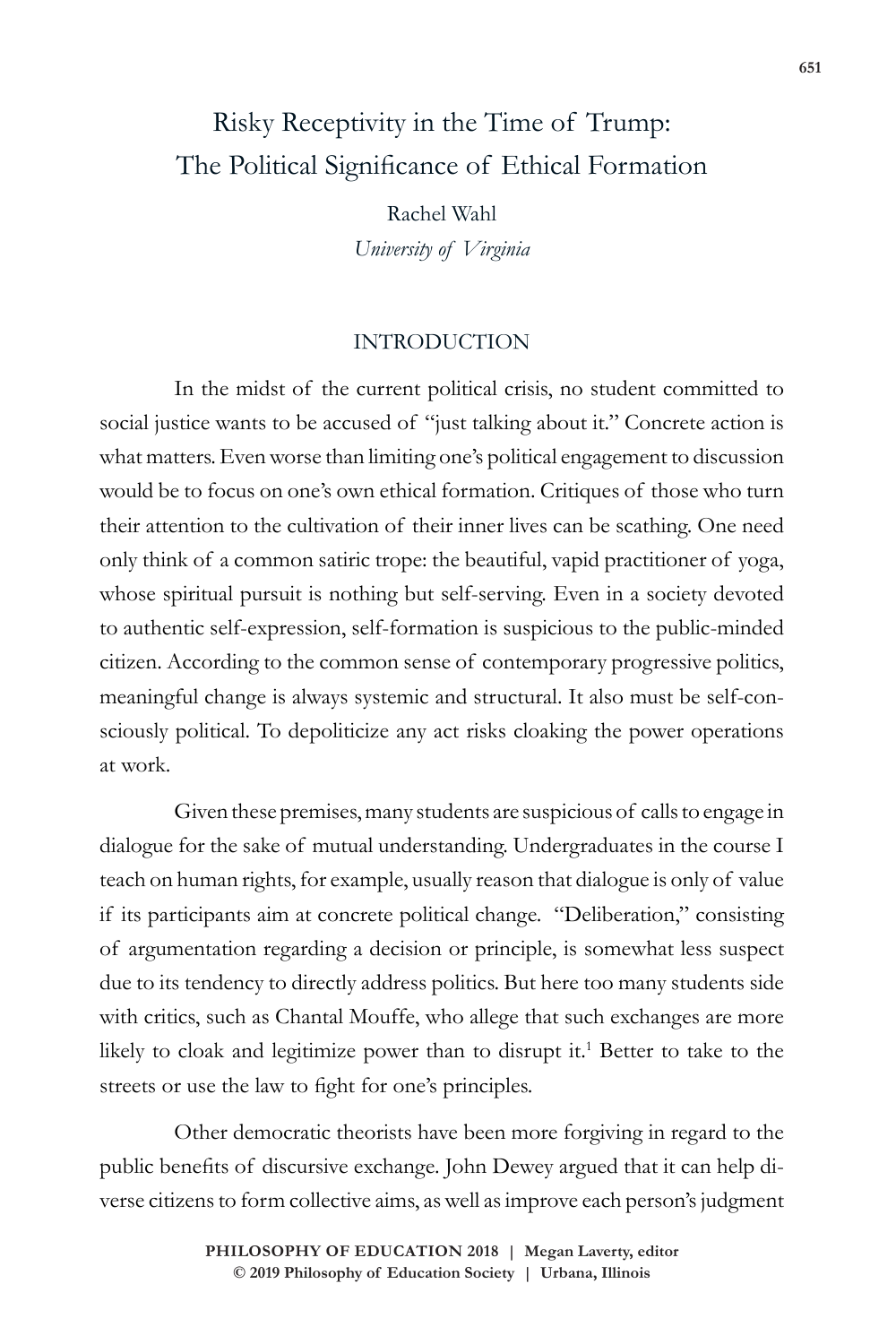through consideration of others' arguments, making people better at solving public problems.<sup>2</sup> More recent deliberative theorists such as Danielle Allen have especially emphasized the potential for "talking to strangers" to make citizens willing to sacrifice for each other.<sup>3</sup>

But rarely is there sustained consideration of the inner work necessary to bring these goods to fruition, the philosophical foundations that inspire such work, and the education that is formative of both. I argue that practices of self-cultivation can produce key democratic goods. Moreover, while it is certainly not the only means, I show how a certain kind of Christian evangelical education can encourage practices of self-formation that make these goods possible.

I draw from interviews with evangelical and secular students who participated in deliberative dialogue with each other on "politics in the age of Trump." Occurring shortly after Trump's inauguration, the dialogue brought together students from Cairn University, an evangelical Christian school, and the University of Pennsylvania. Students attended who had voted for Trump or Clinton, as well as students who voted third party or chose not to vote. I interviewed twenty-one students, including thirteen from Cairn. I focus here on my interviews with Cairn students and how their practices of ethical self-formation allowed for a receptivity that was especially noteworthy given the polarization of the country.

This inquiry is grounded in recent work in the philosophy of education that draws on empirical research.<sup>4</sup> I draw on fieldwork to respond to the normative question of whether and how a focus on ethical formation should be considered socially and politically significant. I also examine how students' philosophical beliefs may be shaped by education and in turn may inform their desire to learn. In particular, I focus on how a particular kind of evangelical education is formative for students' inner lives and suggest how this ethical orientation makes it possible for these students to learn in dialogue.

#### *Ethical Formation*

The concept of "ethical formation" could denote anything that culti-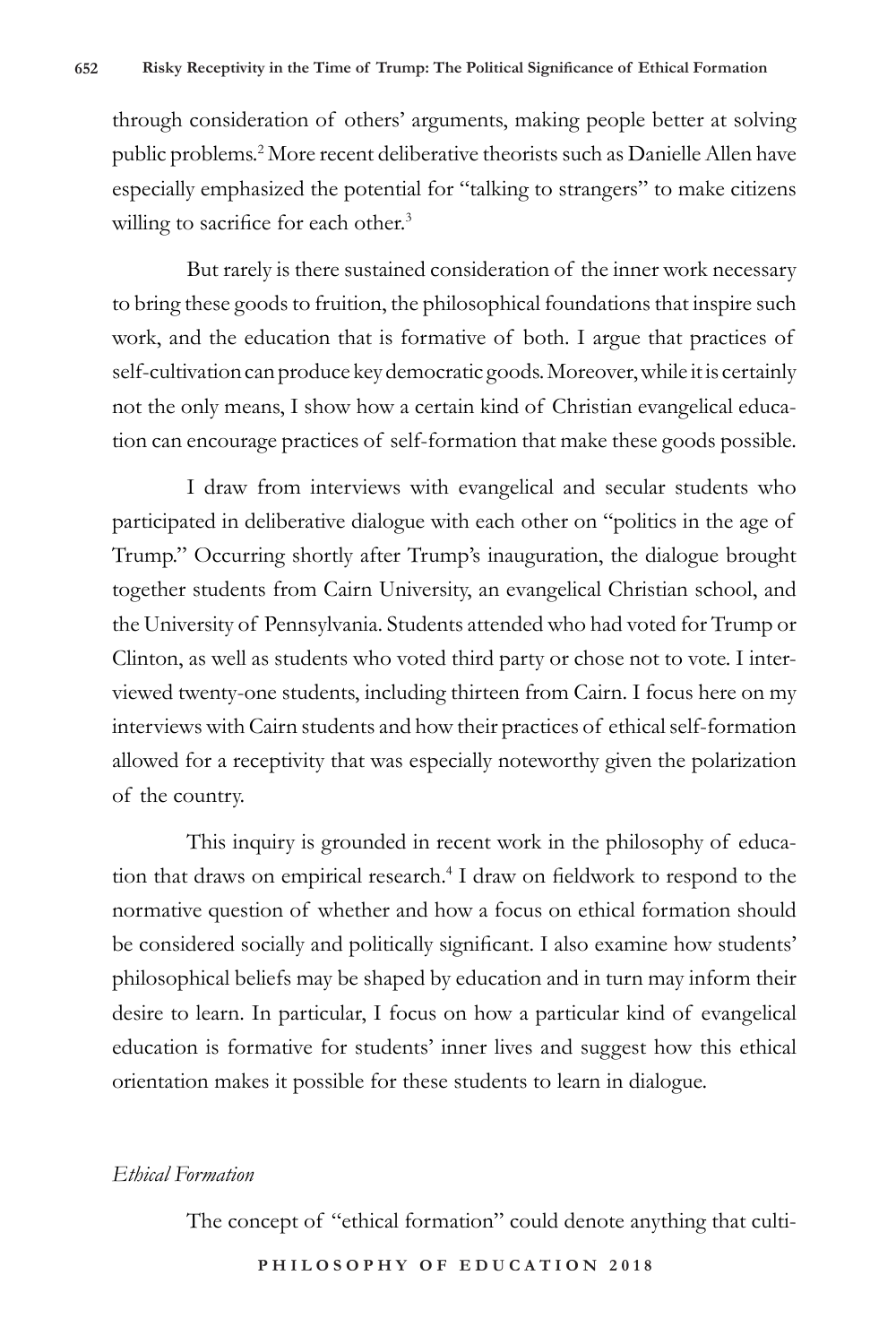vates a sense of what is good. Often though, what is discussed is not merely formation but ethical "self-formation." This nomenclature implies that ethics is rooted in work on the self, rather than weighing consequences or following rules. This suggests an orientation to the tradition referred to as "virtue ethics" in contrast to utilitarian and deontological positions.<sup>5</sup>

Yet an extensive literature developed by Michel Foucault understands any moral orientation as involving self-formation, not only those that are based in the idea of virtue. "Self-formation," Foucault explains:

> [is] a process in which the individual delimits that part of himself that will form the object of his moral practice, defines his position relative to the precept he will follow, and decides on a certain mode of being that will serve as his moral goal. And this requires him to act upon himself, to monitor, test, improve, and transform himself.<sup>6</sup>

In this interpretation, any conception of the good involves the cultivation of a particular kind of self, regardless of whether the morality is self-consciously focused on consequences, rules, or virtue. I use the concept of self-formation in both the sense of an ethics oriented toward the cultivation of virtue (in this case, Christian virtue), and in the sense Foucault articulated to indicate work done to shape the self.

Theorists have built on this latter conception by studying how people in diverse traditions engage in work on the self. Recently scholars have focused on the nature of agency in this process, such as whether and how submission to an ethics should be understood as an exercise of freedom.<sup>7</sup>

But a small number of scholars are beginning to question this emphasis on agency. Regardless of whether it is an act of freedom, the concept of self-formation indicates that one is acting upon oneself. Yet central to the understanding of many so-called ethical "agents" is an orientation to something beyond the self and the claim that it is not the individual effecting the transformation. The anthropologist China Scherz has documented how Catholic nuns in Uganda understand themselves as laying the groundwork for the formation of ethical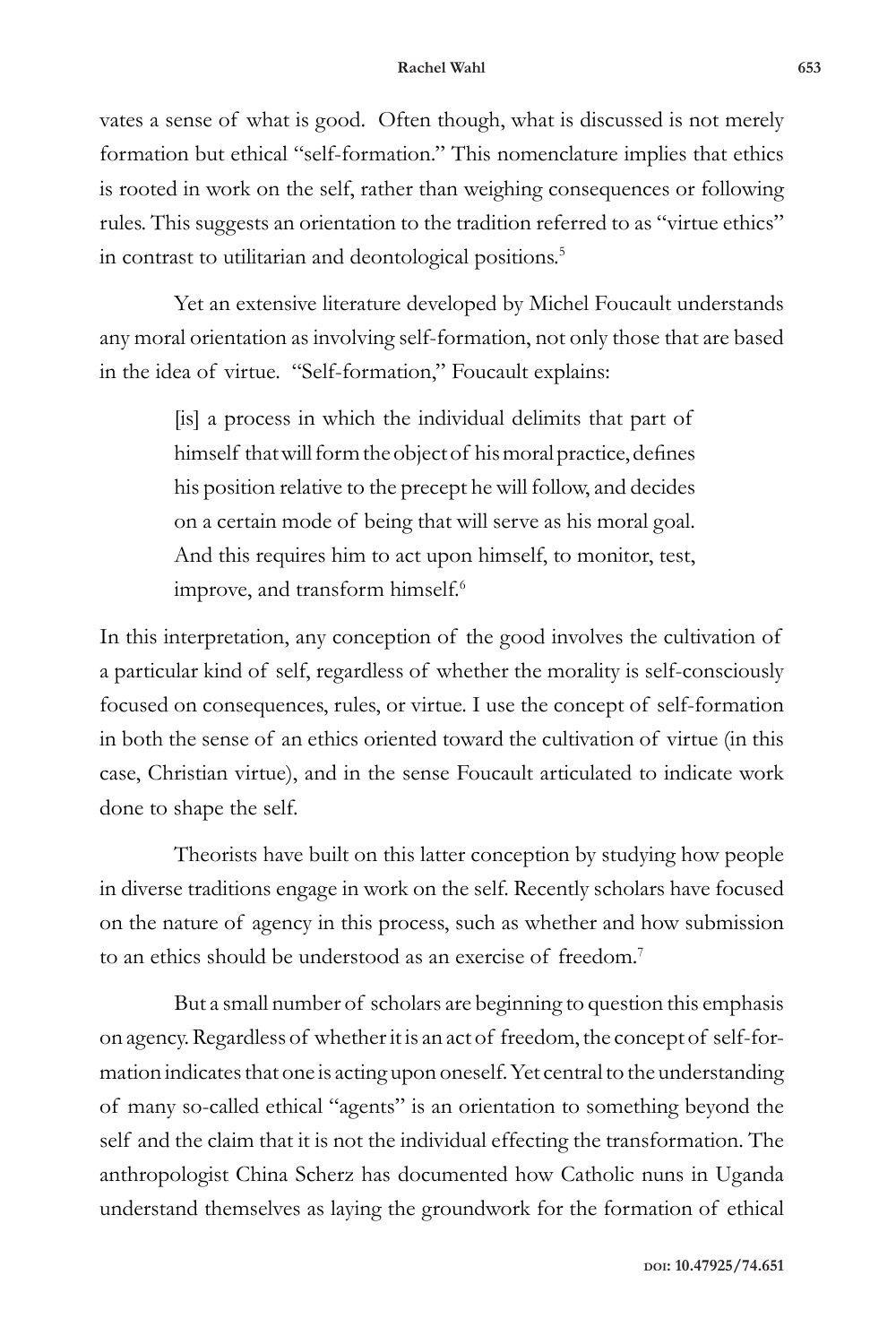selves but believe that it is God who brings about change. Scherz suggests that the nuns' capacity to open themselves to something beyond the will is crucial to understanding their actions.<sup>8</sup>

In what follows, I argue that these evangelical Christian students' understanding of God as acting upon them makes possible a form of receptivity that is beneficial for democracy. I argue further that this understanding and its attendant practices have been cultivated by a form of evangelical education that is practiced at the university these students attend. Evangelical Christianity is often viewed as a rigid belief system whose adherents hope only to convert others. This university, however, makes receptivity to others a central educational aim, and their students' responses to dialogue reflect this ideal. Moreover, while students may harbor the long-term aim of converting the people they meet, they believe that the means to change another person is to first understand and love them. I argue that this orientation produces a key democratic good: citizens who wish to remain in relationship with and learn from people they oppose politically.

Abating suspicions that a focus on inner-work risks valorizing the individual above social and political problems, the foregoing reveals the close relationship between who one is and what one does. It exemplifies how work on the self, particularly the cultivation of virtues understood as their own goods rather than as means to ends, can be crucial to desired social and political outcomes.

First, I discuss the self-formative aspirations with which many evangelical students approached the dialogue. I then provide examples of how they applied these aspirations to their practices during the dialogue. Next, I address the ethical and political significance of this inner work. I conclude with a discussion of how these self-formative practices were supported by an evangelical education.

#### A CASE STUDY

I focus on one student, whom I call Barbara, in order to show the connections between her aspirations, practices of ethical formation, and responses to dialogue. Given the limitations of space, for this article it is better to reveal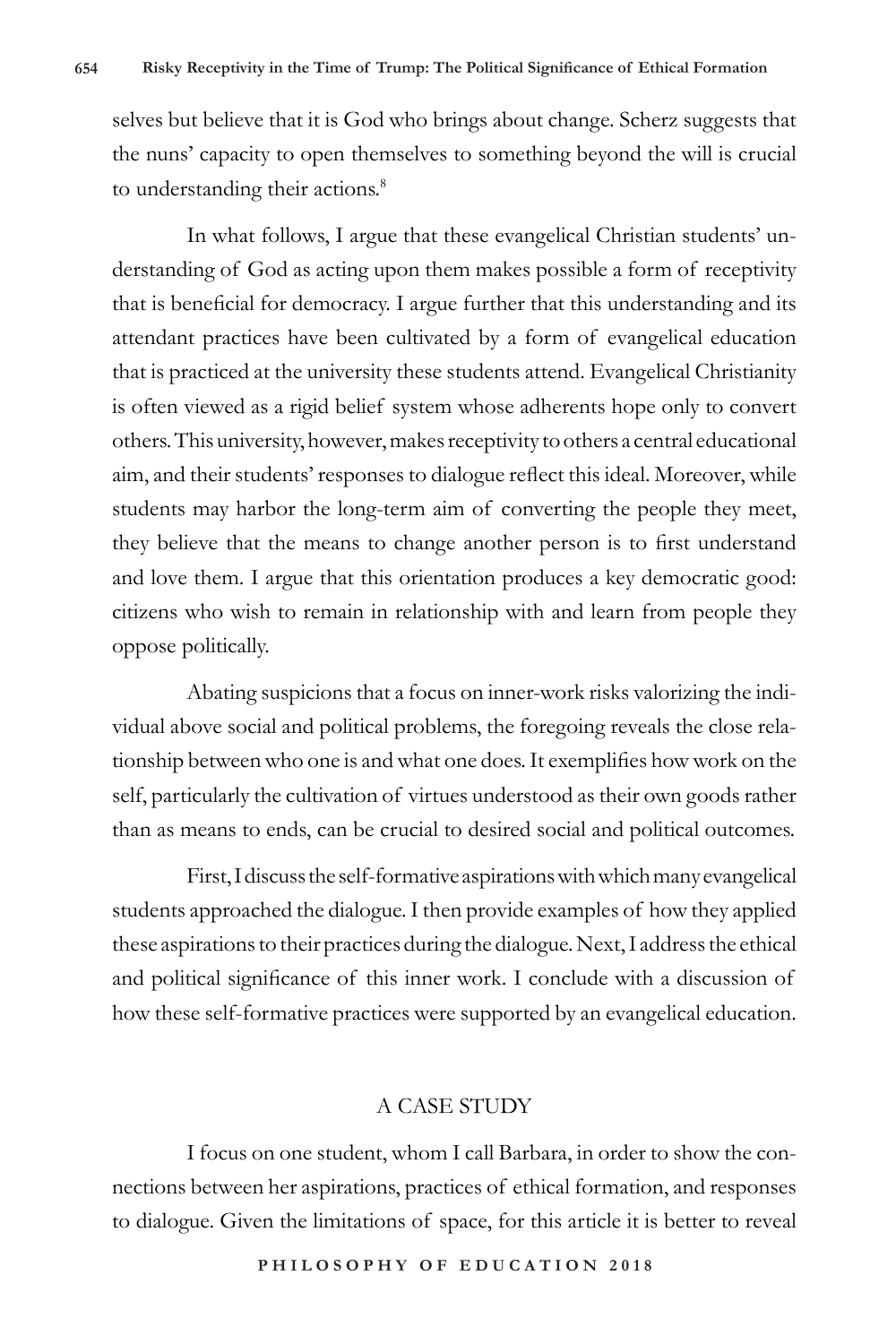such depth than show breadth in many examples. I chose Barbara because she is especially articulate, but also because she is similar to her classmates in her aspirations for the dialogue. While Cairn students expressed diverse aims and responses, the majority echo her desire to cultivate Christian virtues, defined primarily as humility and the formation of loving relationships, and engaged in practices of self-formation to live out these ideals in the dialogue.

Like several of her classmates, Barbara explained that she came to the dialogue for no less of a reason than to imitate Jesus Christ:

> As Christians we believe that we're called to love everyone and serve people no matter who they are, and by our love, it shows them Christ. Not to just say hey, you need to follow Christ. But just by serving them … Because when Christ was on earth he served others … He spent his time with tax collectors, which at that time was a pretty bad person to be, and prostitutes, and constantly stuck up for women and did all these controversial things. I guess that's why I wanted to go [to the dialogue] … So, I don't have a closed mind.

Initially this explanation may seem troubling, even offensive. Does Barbara see UPenn students as akin to prostitutes, and is she merely stooping to their level in order to proselytize? She closes though by rooting all of this in forming not others but rather *herself* in the image of Christ: I went to the dialogue, she says, "so I don't have a closed mind."

Should she be believed? I asked Barbara to explain the value of trying to understand different perspectives rather than fighting for what she believes. I quote her response at length for the multiple dimensions it reveals:

> Because we're all human and I think some people confuse Christianity with a reason to be … self-righteous. But I use it as a reason to be the same as everyone else. You realize that being a sinful human is really, really hard and living on the planet is really hard and we go through the same things everyone else goes through. I am not a Christian because I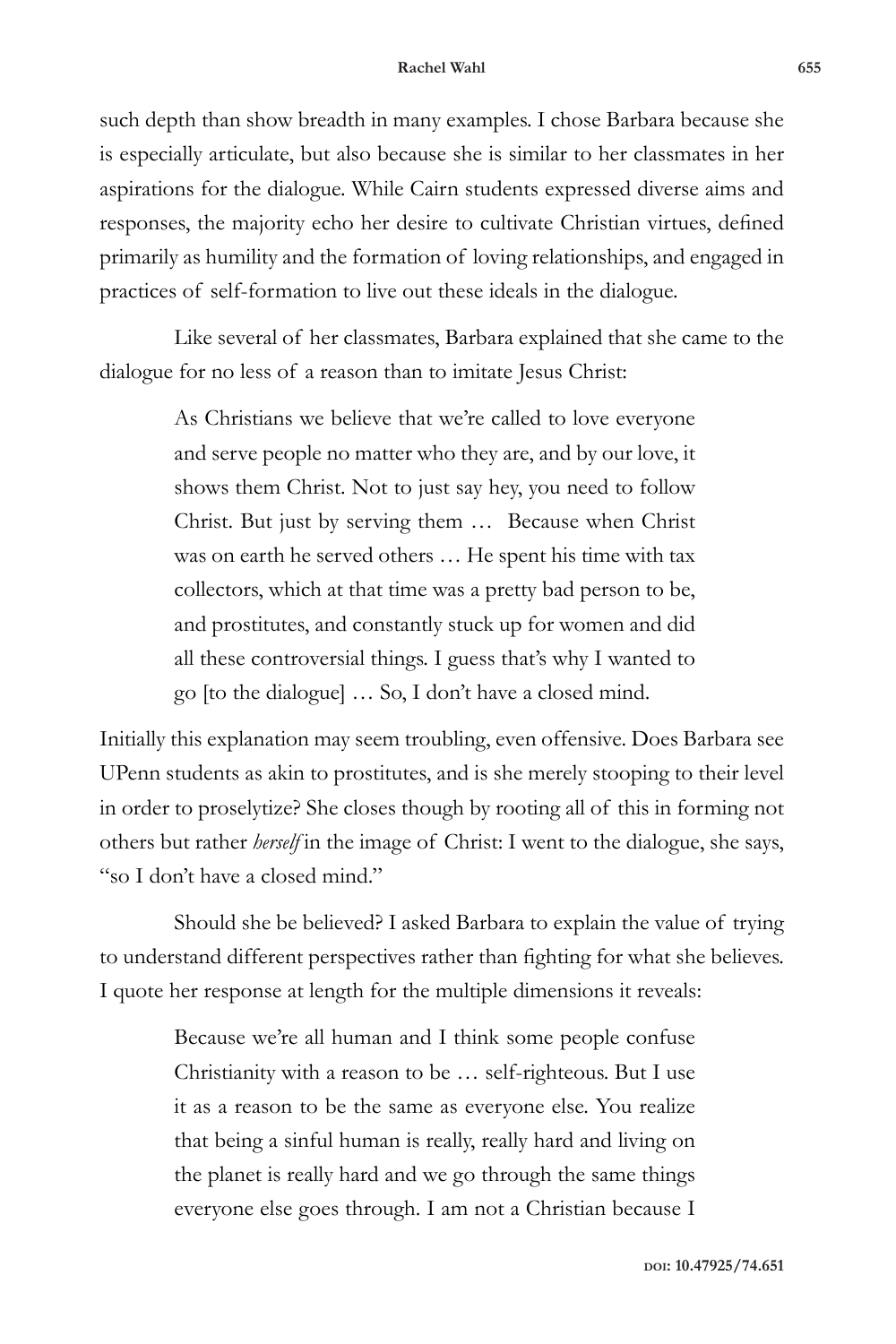want to be better [than other people]. I just realized that I need the creator that's bigger than me, that created me, and that just loves me. Because being sinful sucks but you know there is always hope and you know there is always grace at the end of the day and that life is worth living. But I feel like we can still all agree that life is really hard.

And it just brings compassion to know other people. If you are always in your bubble, of course, you are going to fight for what you think is right because that's all you know. But when you get to know other people, you have compassion for them, and you stop being so self-righteous and you realize that there's more than you and there is. There is so much more than just us…. If you really want to follow Jesus, you have to love and serve [others] and you can't do that with claiming that you are right all the time. You have to be humble.

... I'm so confident in what I believe that I don't have to be afraid of other people, you know what I mean? I don't have to be afraid of their opinions because I believe that Jesus is the only way and he empowers me to love others …

Also, God is such a mighty God, we don't have to defend him. He can defend himself. And he can use me however he chooses and I'm open to that. And right now, I just feel like he's saying, "get to know people, love them."

I feel like growing up I was taught to stay away from bad people. [My parents] want me to be safe and they don't want me to turn away from being a Christian. But once I was strong in my faith I felt like … I can hang out with other people and not feel swayed by their opinions …

… The bible talks about how this place is not our home. It's temporary … We just live in a fallen world … There is no making America great. This is just what it is. If you're living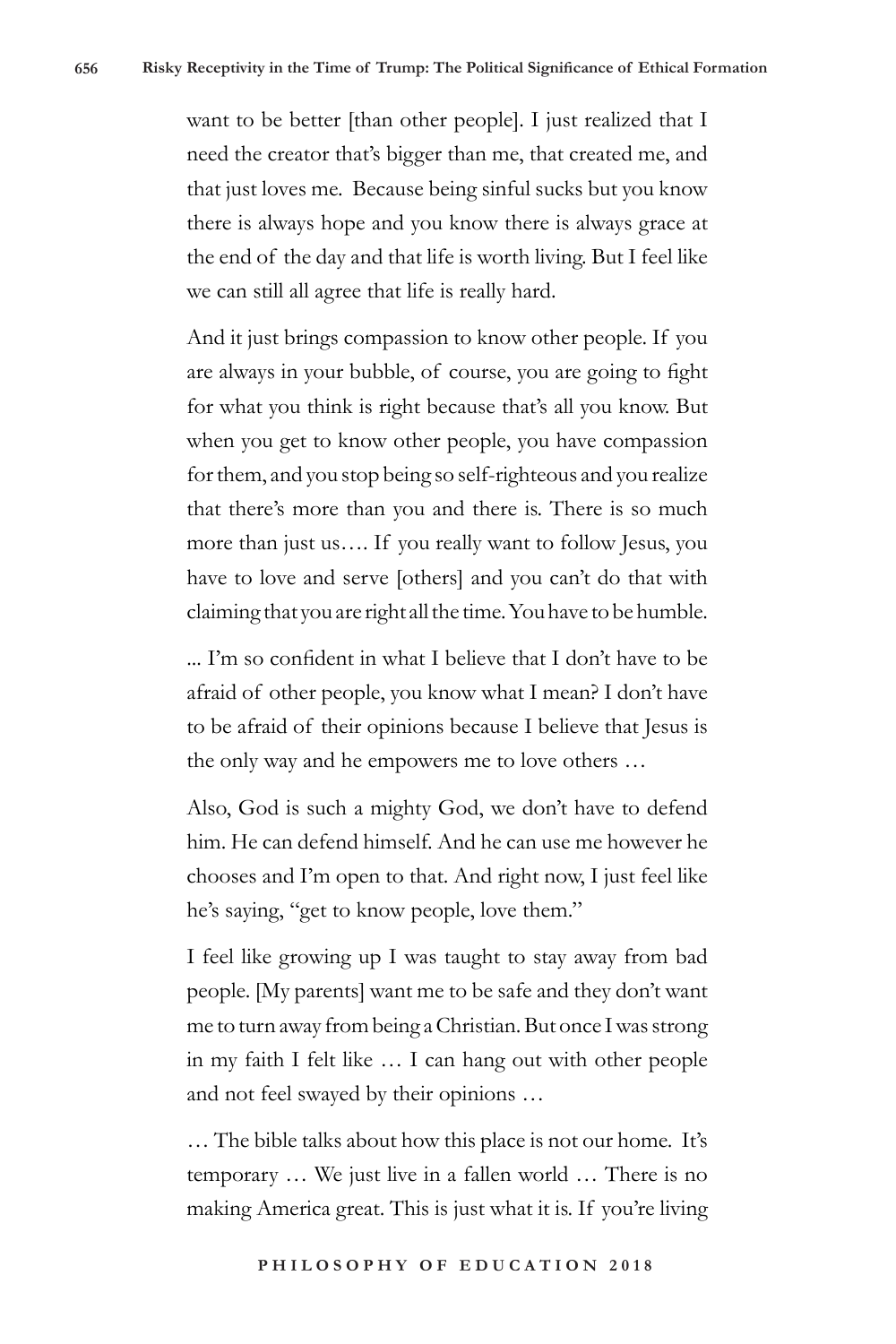for God, you're living for what is to come and for Him and what He wants and the eternal ... So you're not trying to save this world. We should just be serving others.

Barbara's monologue is revealing. First, her emphasis throughout is on *who she can be in relation to others.* Self-formation is about her own intentions and actions, but it is also deeply relational. Second, she understands her self-formative aims as rooted in her religious beliefs, and her understanding of her religion leads her to prize humility, compassion, and service. All three of these together guide her to be open to people she encounters.

Third, her receptivity, grounded as it is in her religious understanding, is premised on the idea that she need not do all the work herself. God is "so great that [she] does not need to defend him"; on the contrary, God can *use her* however he chooses. This orientation is reiterated later on, when she notes that she is not required to fix the fallen world. "This place is not our home," she notes, and she is not trying to save it. Instead, she says later in our interview, she hopes not to find a solution but to "*be* a light." This sense that she does not need to identify the solution to problems and then engineer desired outcomes seems to free her to be available to the people around her.

This capacity for receptivity contains what may initially seem to be an irony. It is her certainty that allows for her humility. She does not need to be afraid of others, because her faith is strong enough that it will not be shaken by their views. But this very faith directs her to meet with humility many other aspects of life. The strong ground on which she stands allows for a softening in other areas.

This orientation seems to shape quite powerfully her response to the dialogue. When I asked her about her experience, she began by recounting that she had sat with an older UPenn student who had been a teacher. When he told the group that he is gay, Barbara was excited that "we had that diversity." When I asked her to identify the most meaningful moment in the forum, it was the fact he seemed comfortable with her.

But was this desire for relationship merely a means to an end, a desire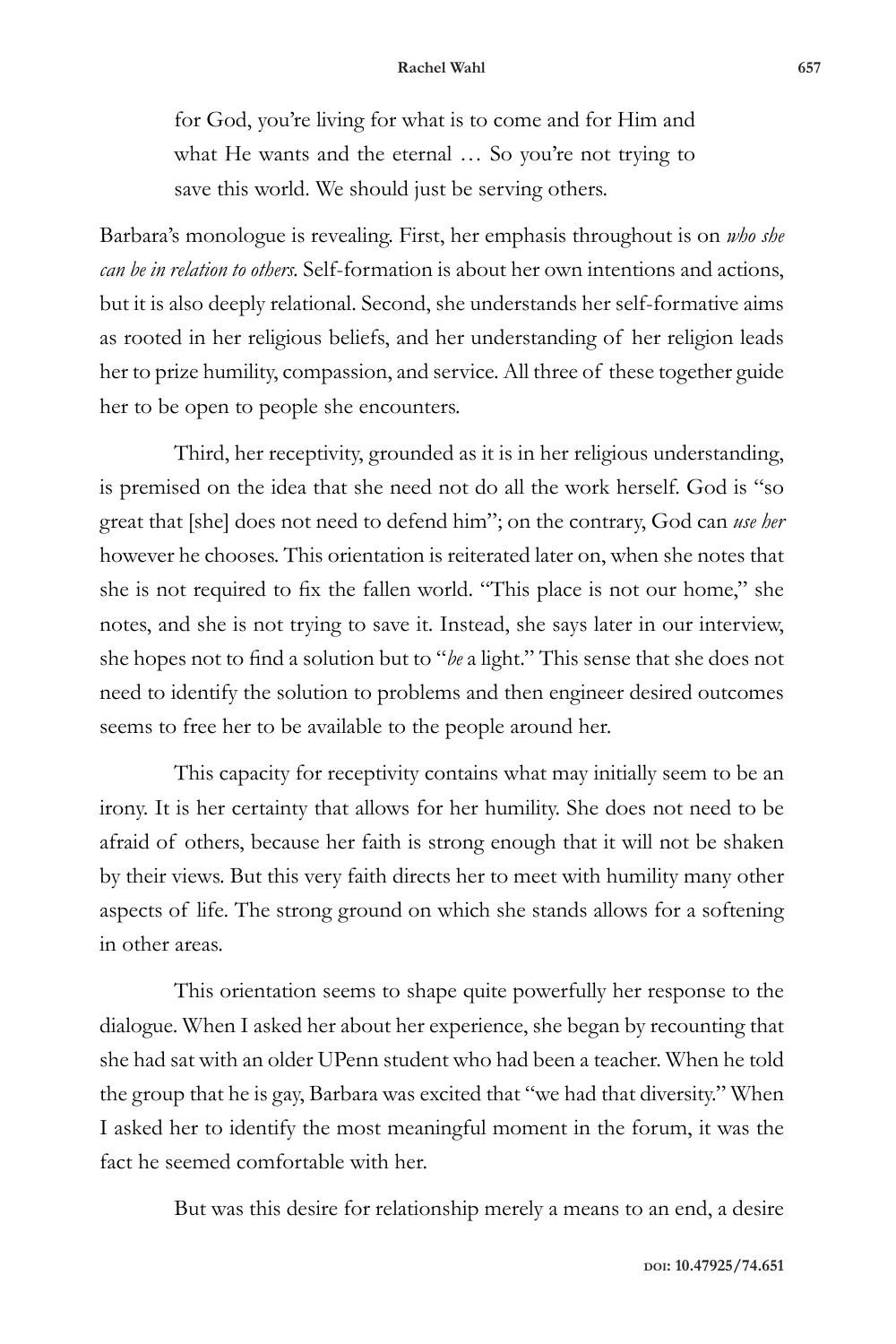for him to feel comfortable so that she could win him over to her conception of truth? Barbara's words suggest that it was not. Instead, she practices the humility she lauds, reflecting on Christian views of homosexuality:

> Honestly, I'm not God so I really don't know what happens … I don't know if it is the kind of thing that stops you from going to heaven or not. I mean if it is a sin like every other sin, I sin all the time and I'm pretty sure that I'm still going to heaven because I work on it … It's not a black and white thing to me and I don't think that telling this man that we don't even know that what he is doing is wrong would do anything. I feel like it would just drive him away even further from anything about us.

Once again, her response raises the question of whether this willingness to withhold judgment is strategic: he would be driven away and then be less persuadable. But much of what she expresses regards her uncertainty about whether homosexuality is in fact a sin, and moreover, her certainty that if it is, it is no different from her own sinfulness. Her aim is not so much to persuade him to change as to remain in relationship with him.

But what does all of this humility and relationship-building mean for the broader implications of dialogue? Perhaps it makes Barbara a better person, but does it make a better world? Barbara and her classmates tend not to worry about this, secure that God will work through them if they aspire to be good people. What might a secular analysis make of the implications of their aspirations?

### *Consequences of Non-Consequentialism*

The inner work Barbara performs in dialogue to remain humble and receptive sets her up to learn. Rather than only learn *about* the UPenn student in order to more effectively evangelize him, she learns *from* him. In fact, when I ask her from whom she learned in the dialogue, it is this man she remembers. She explains that she only heard good things about George W. Bush from her parents. But this man is old enough to have been an adult during that presidency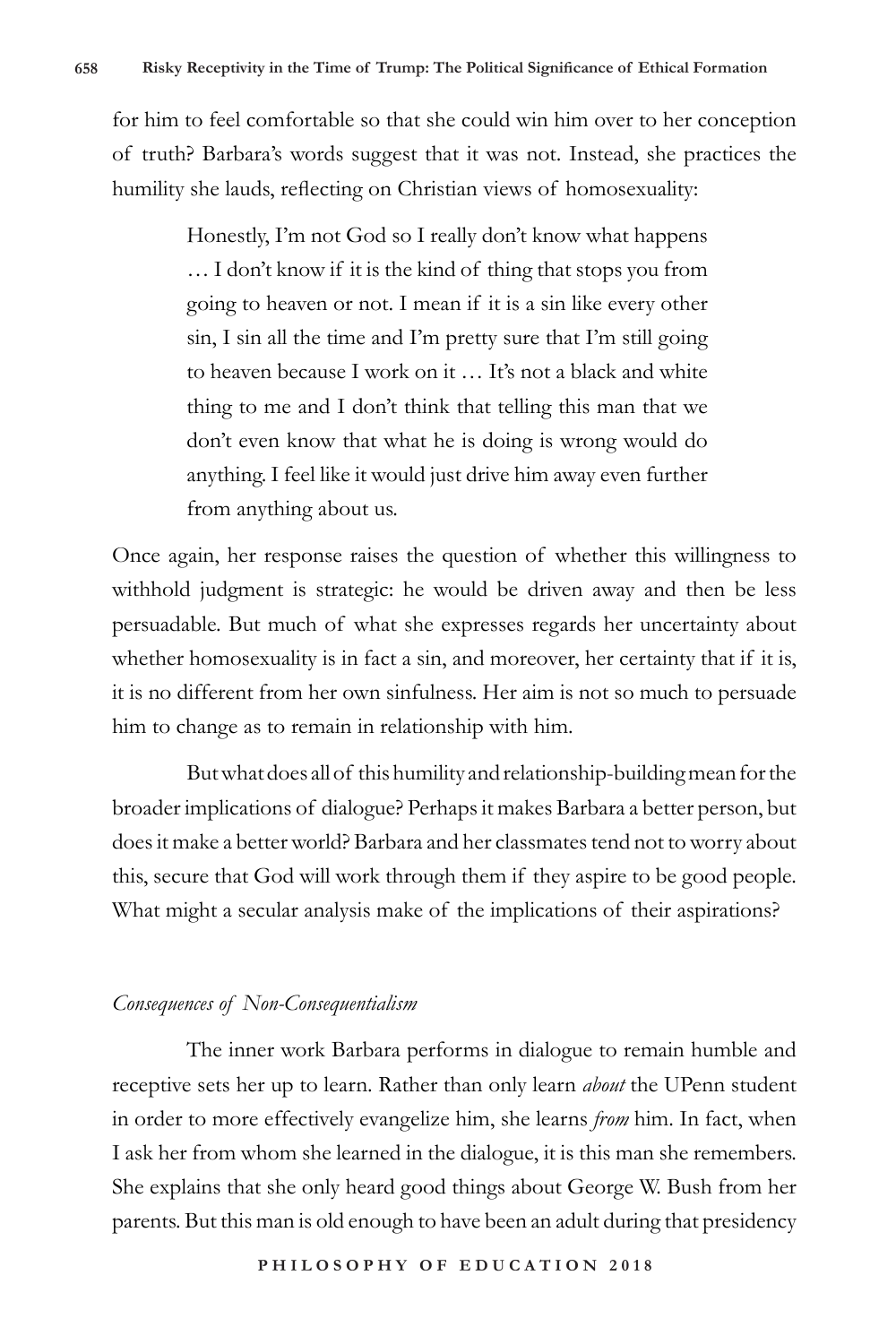and as such, Barbara guesses, has better judgment on it than she does. So she was fascinated by his views on Bush.

She also learns from her fellow Cairn students. She recalls a student who explained that he voted for an independent candidate because he could not stand before God having voted for Clinton or Trump. Yet another Cairn student voted for Trump because he did not think it appropriate to hold a non-Christian to his own ethical standards. Reflecting on these different views, Barbara remembers realizing, "Wow, they are both true." She then continued to explain her reasoning as she wrestled with the different dimensions of both arguments.

This suggests two capacities that have been sorely missing from contemporary politics. First is the ability to learn from those whose political views conflict with our own. Barbara could not bring herself to vote for either Clinton or Trump; both candidates were to her mind unethical. But she does not see Clinton or Trump *voters* as unethical: she learns from the UPenn student who voted for Clinton, as well as the Cairn student who voted for Trump.

Second, she is able to hold competing truths in her mind without rushing to a resolution. The insight that "they are both true" is not followed by an immediate need to resolve the contradiction. Rather, she is able to delve more deeply and continue to dwell in the uncertainty it engenders.

This capacity seems to be supported by a particular kind of Christian epistemology. A certainty about God may allow her to soften in her assuredness in other areas. She need not guard against being "pulled up short" if it happens, then God is doing it.<sup>9</sup> Moreover, because God is so great, she need not defend him nor solve the world's problems. This seems to free her to not know and to open to what and who she encounters.

The dispositions Barbara and her peers cultivate – to meet with humility and learn from those who differ from themselves – have been noticeably absent from contemporary politics. Such an orientation would not erase principled differences. But it may help cultivate the democratic goods theorists imagine can result from such exchange: the willingness to work toward the good of diverse others, and an improved capacity for reflection and problem-solving borne of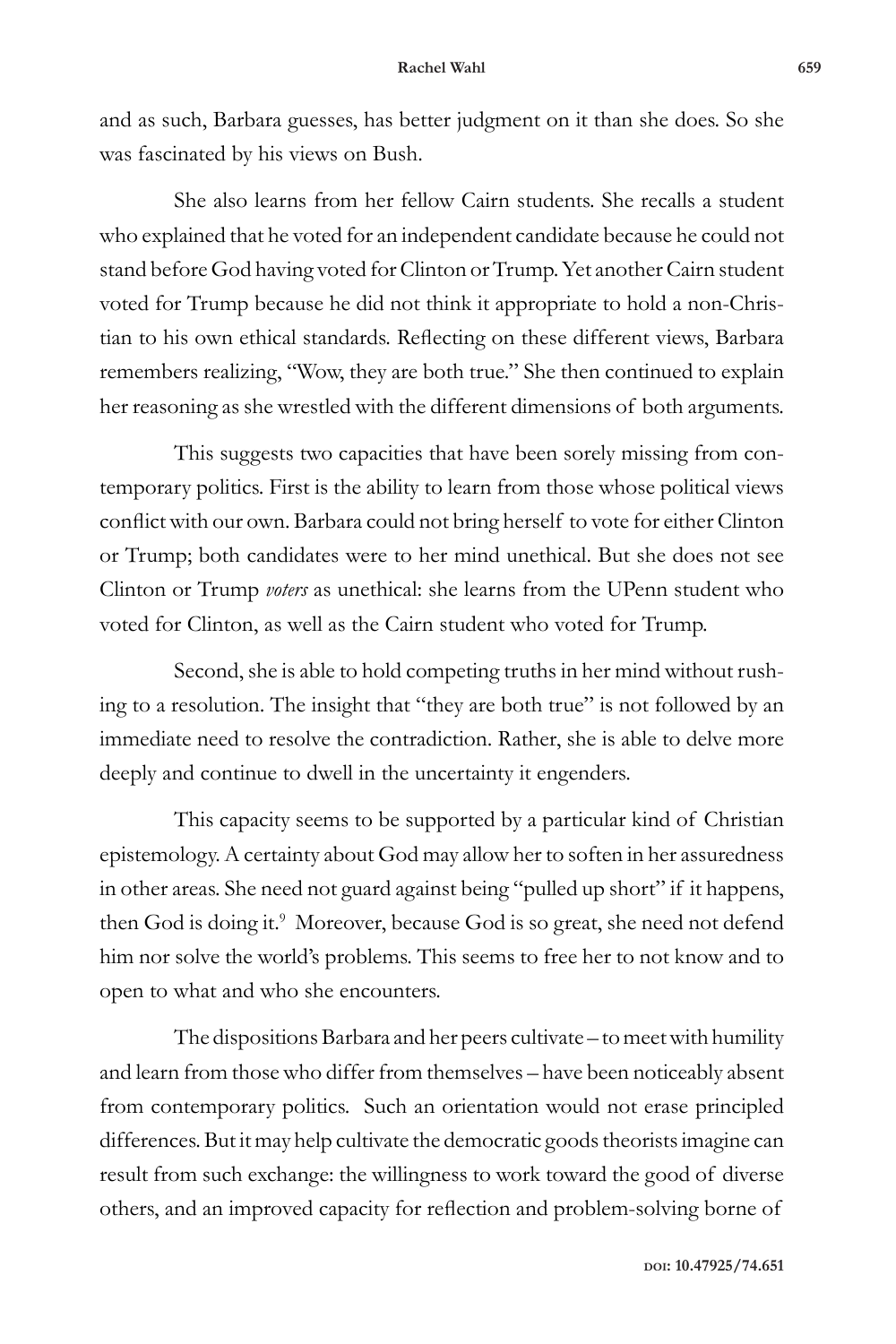an understanding-oriented conversation.

## PHILOSOPHY OF EDUCATION, ETHICAL FORMATION, AND POLITICAL RESPONSIBILITY

These evangelical students understand God as bringing about the changes that matter. This frees them from the need to engineer outcomes; instead, their responsibility is to act ethically, and God will work through them to affect the results. Hence they tend to view dialogue as an exercise in self-formation: they want to be a certain kind of person during the dialogue.

The secular liberal students I interviewed want this too. They aspire to open-mindedness and understanding, as well as hope that the practice of dialogue will make them better people. But they worry that these aims are irresponsible given the political emergency in which they live. These politically-minded students tend to see social progress as dependent upon their own efforts. In this view, responsible citizens identify desirable social outcomes and attempt to engineer them. This focus on outcomes inspires crucial political and legal work to address many forms of inequality and violence. But it can also inadvertently lead to the sense that the persons we encounter are valuable to the extent that they help us attain those goals. In dialogue with someone who opposes me, what matters is whether by the end of the conversation their vote will support my principles. Many of the secular students I interviewed then feared: If they focus on developing good relationships with Trump voters, where does this leave the dangerous condition of actual politics?

The evangelical students are freed from this worry and hence the need to extract any outcome from their interlocutors. Evangelicals' faith in God means that they need not evangelize. And in a further counter-intuitive move, this lack of instrumentality allows the interactions to produce valuable social and political goods.

It is not inevitable that an evangelical Christian orientation would cultivate these dispositions. It is uncertain whether students from Liberty University, with its explicit political identity, would demonstrate the same qualities. And it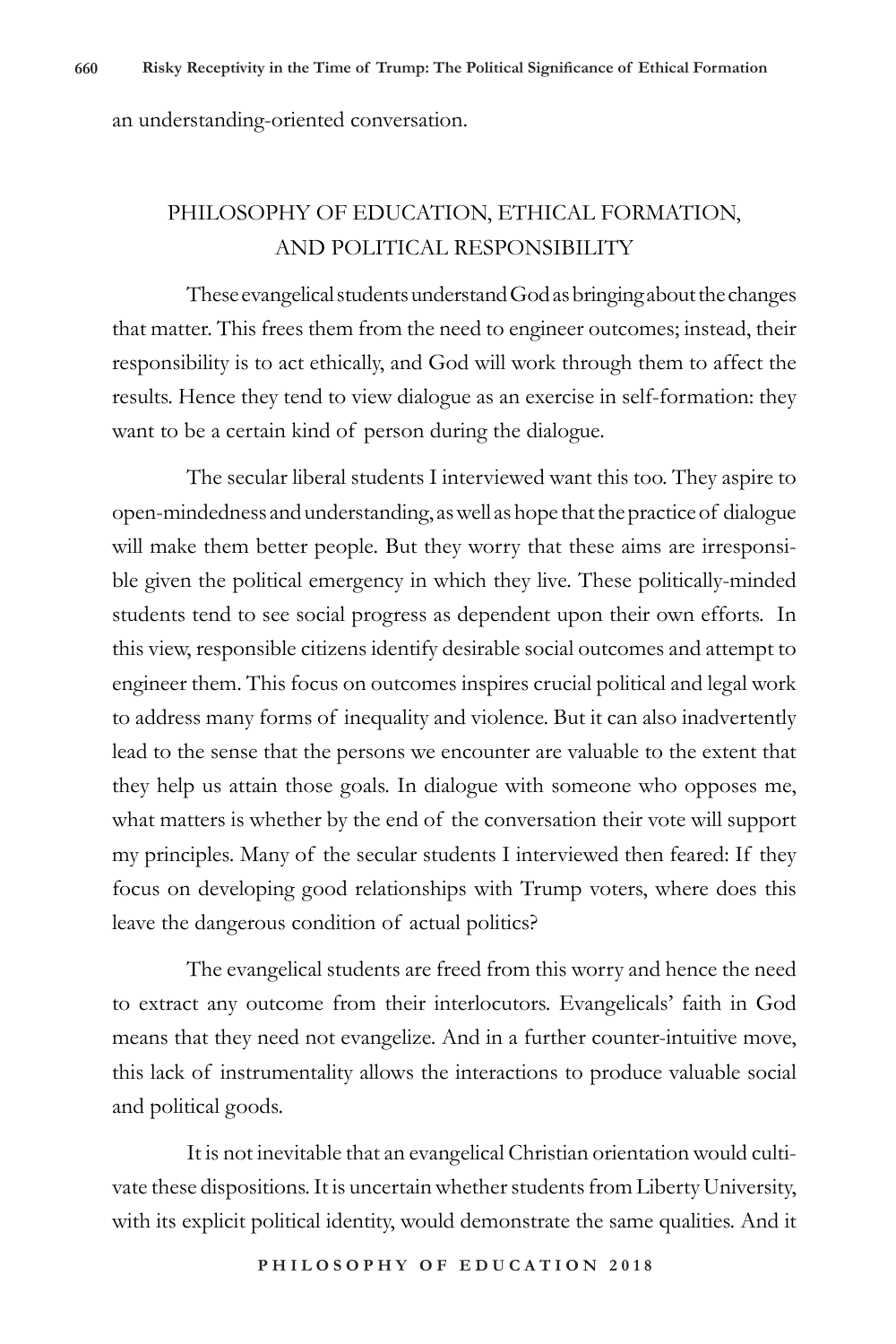is something of a truism that co-religionists can be as diverse in their characters as those with whom they share no formal affiliation.

Though their early life no doubt played some role, moreover, it also seems unlikely that these students all happened to have similar parents. Barbara, for example, in the passage above makes a point of noting that this way of living breaks with her upbringing.

But woven throughout the Cairn curriculum is the intentional formation of Christians who can love and respect others, hold their commitments with humility, and dwell in uncertainty. These aims are rooted in curricular practices: from the beginning students are instructed in the art of listening and in how to relate to their fellow students. Some professors even suggest to students that they take notes not only on what teachers say, but also on what their peers express. Such activities are meant to send a message: Everyone deserves your careful attention.

Course content is also structured around this aim. All students take a class entitled "The Integrated Life." The importance of this class is revealed by who teaches it: in addition to a full-time faculty member whose own work focuses on dialogic practices, the class is taught by the Dean of Arts and Sciences and the Provost. It is intended to be formative of who these students will be at Cairn and thereafter.

Humility and the capacity for uncertainty are key aims of the course. The dean explains: "We want the students to be comfortable being wrong because unless we are wrong, we cannot learn." A professor explains, "Our mission statement has a lot of pre-suppositional beliefs about truth." The goal of the class then is to help students understand "how to believe those things with humility." He notes that while, "Education tends to teach risk aversion," this class aims to get students "comfortable with failure."

This learning is also relational. The dean explains: "We walk them through a process of asking them to consider their relationships in light of what they believe to be true … This asks them to consider what their theological beliefs about relationships are and then trace them to actual behaviors." Students are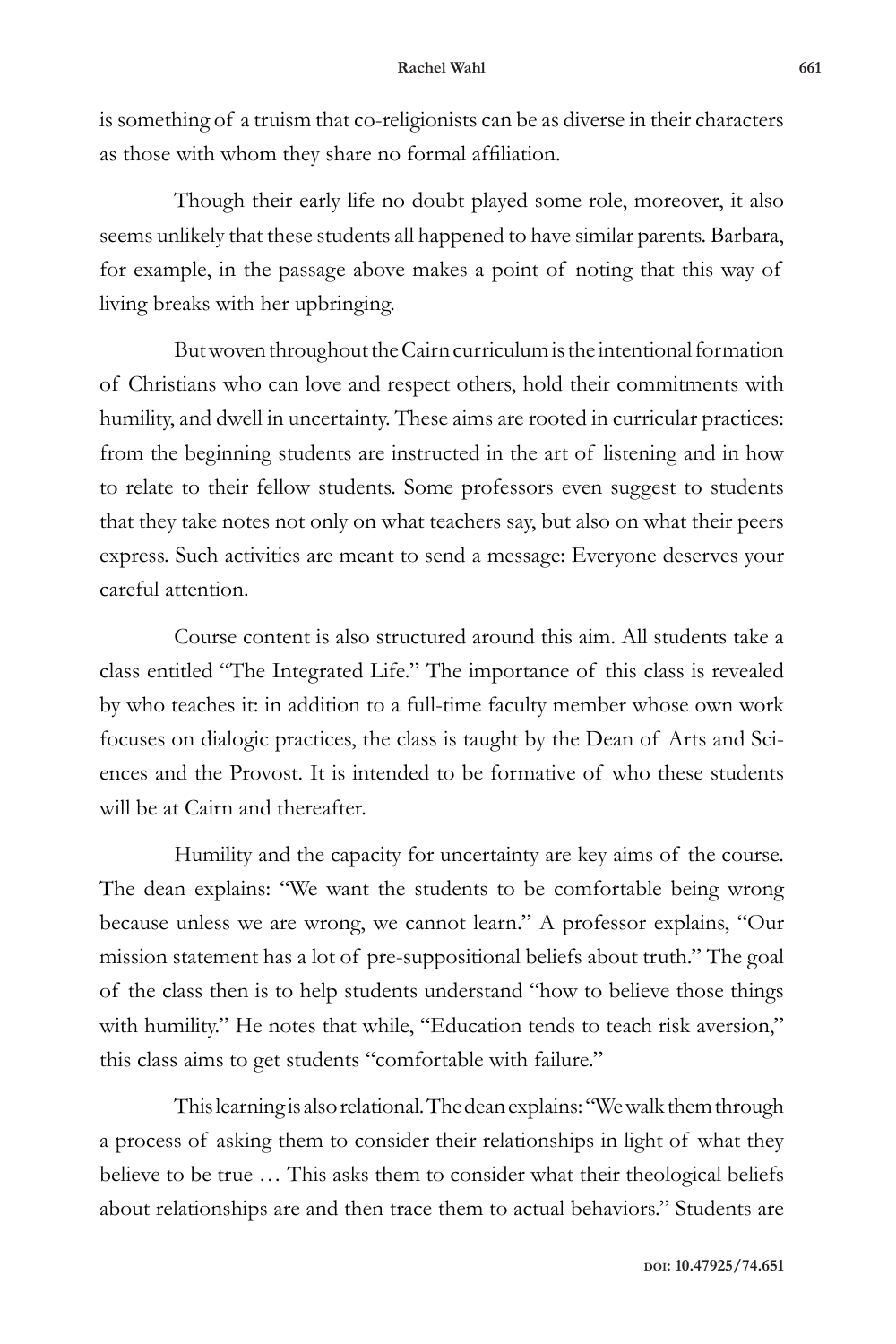taught to consider their ethics as based in how they are with others, and class activities make this idea concrete.

This is not to suggest that their collegiate aims can wholly account for students' behavior. None of the Cairn faculty claim as much. But it is suggestive of how the intentional orientation of a Christian school, with its explicit mission to cultivate virtue and its relative freedom from the compulsion to prove its usefulness in market-oriented terms, can be formative for students. These students' receptivity and capacity to learn from their political adversaries suggests furthermore what might be the broader social and even political significance of such cultivation.

This is also not to suggest that Cairn students have no desire to influence their secular counterparts. Cairn's provost noted that many students have likely been on missionary trips overseas and would have experience speaking with people with different religious beliefs. They would have learned from this experience, he suggested, that one must listen before telling.

Does this mean that Cairn students are covertly instrumental in their approach? If they are, then they believe that desirable outcomes can only arise from a commitment to ethical relationship. They know they cannot directly pursue the goal of persuading the other side. What they must do is be good people in good relationships and hope that the right thing happens as a result.

Whether their patience will bear fruit is unknown: perhaps over the months ahead some secular students might reconsider their relationship with God as a result of speaking with these religious students. But what is clear is that when Cairn students show up with the intentions of their own ethical development, they are able to learn from people who might otherwise be viewed as enemies or at least as deeply mistaken.

This reveals how ethical self-formation can be productive of social and political goods that often seem impossible in the contemporary political environment. Moreover, the particular formation oriented toward allowing God to work through one, rather than believing that the work must be done oneself, seems particularly powerful as a means to support these goods.